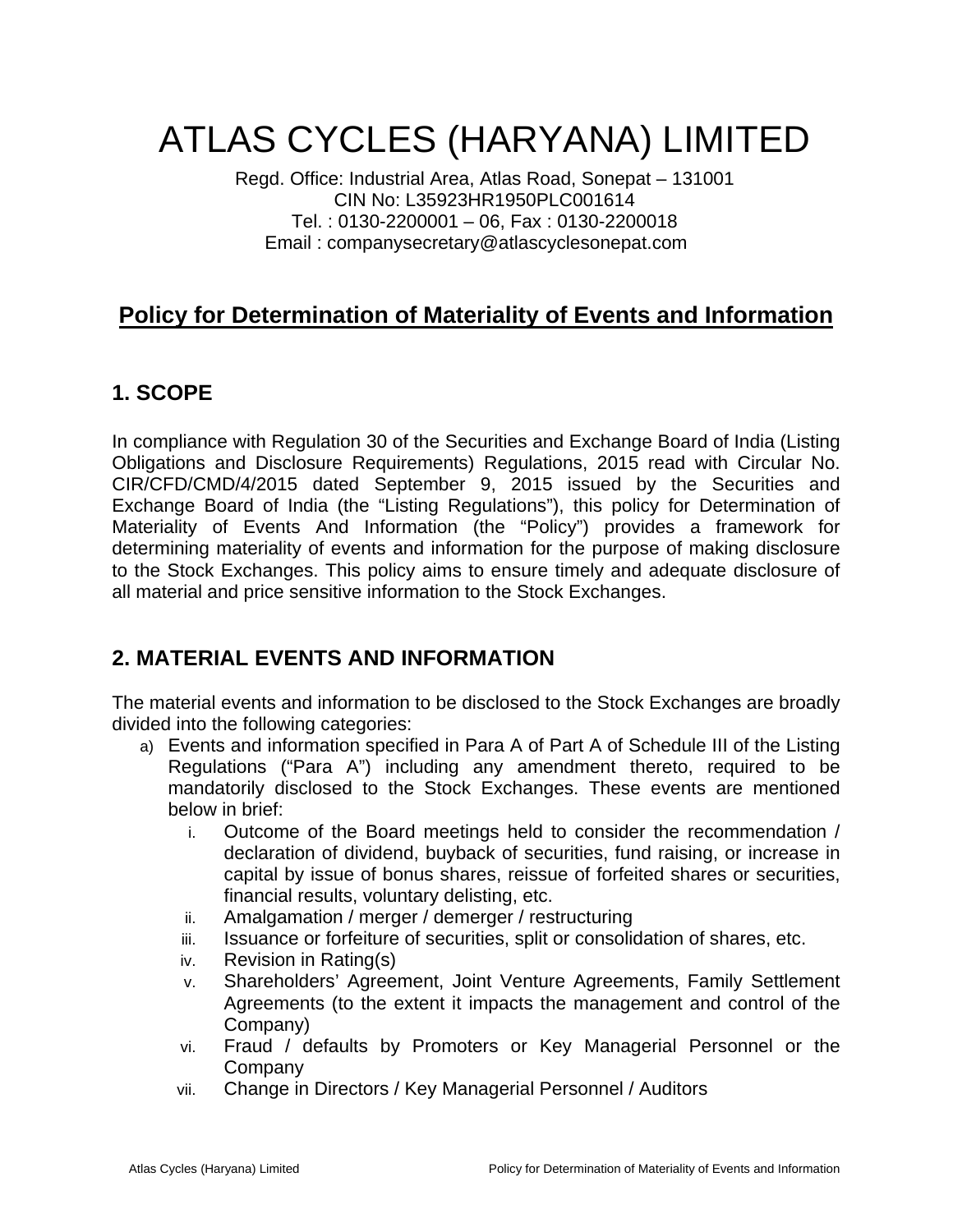- viii. Appointment or discontinuation of share transfer agent
- ix. Corporate debt restructuring
- x. One time settlement with a bank
- xi. Reference to BIFR and winding-up petition
- xii. Issuance of Notices / other documents to shareholders / creditors
- xiii. Proceedings of general meetings
- xiv. Amendments to Memorandum and Articles of Association of the Company
- xv. Schedule of Analyst / investor meet and presentation on financial results to analysts / institutional investors
- b) Events and information as specified in Para B of Part A of Schedule III of the Listing Regulations ("Para B") including any amendment thereto, required to be disclosed to the Stock Exchanges if they are material. Materiality of the events shall be decided by applying the Test of Materiality explained in next paragraph 3 of the Policy. These events are mentioned below in brief:
	- i. Commencement/postponement of commercial production or commercial operations of any unit/division
	- ii. Change in the general character/nature of business
	- iii. Capacity addition or product launch
	- iv. Awarding, receiving contracts and amendment or termination of contracts not in the normal course of business
	- v. Loan agreements and any other agreement not in the normal course of business
	- vi. Disruption of operations of any unit/division due to natural calamity
	- vii. Effect(s) arising out of change in the regulatory framework
	- viii. Litigation(s) / dispute(s) / regulatory action(s) with impact
	- ix. Fraud / defaults by Directors / Employees
	- x. ESOP / ESPS Scheme
	- xi. Giving guarantees / indemnity or becoming surety for any third party
	- xii. Grant / surrender of key licenses or regulatory approvals
- c) Any other information or event viz. major development that is likely to affect the business, e.g. emergence of new technologies, expiry of patents, any change of accounting policy that may have a significant impact on the accounts, etc. and brief details thereof and any other information exclusively known to the Company which may be necessary to enable the securities holders of the Company to appraise its position and to avoid establishment of a false market in such securities.
- d) Without prejudice to the generality of points a), b) and c) of Paragraph 2 of this policy above, any other event or information as may be specified by the Board of Directors from time to time.

#### **3. CRITERIA FOR DETERMINING MATERIALITY OF EVENTS AND INFORMATION**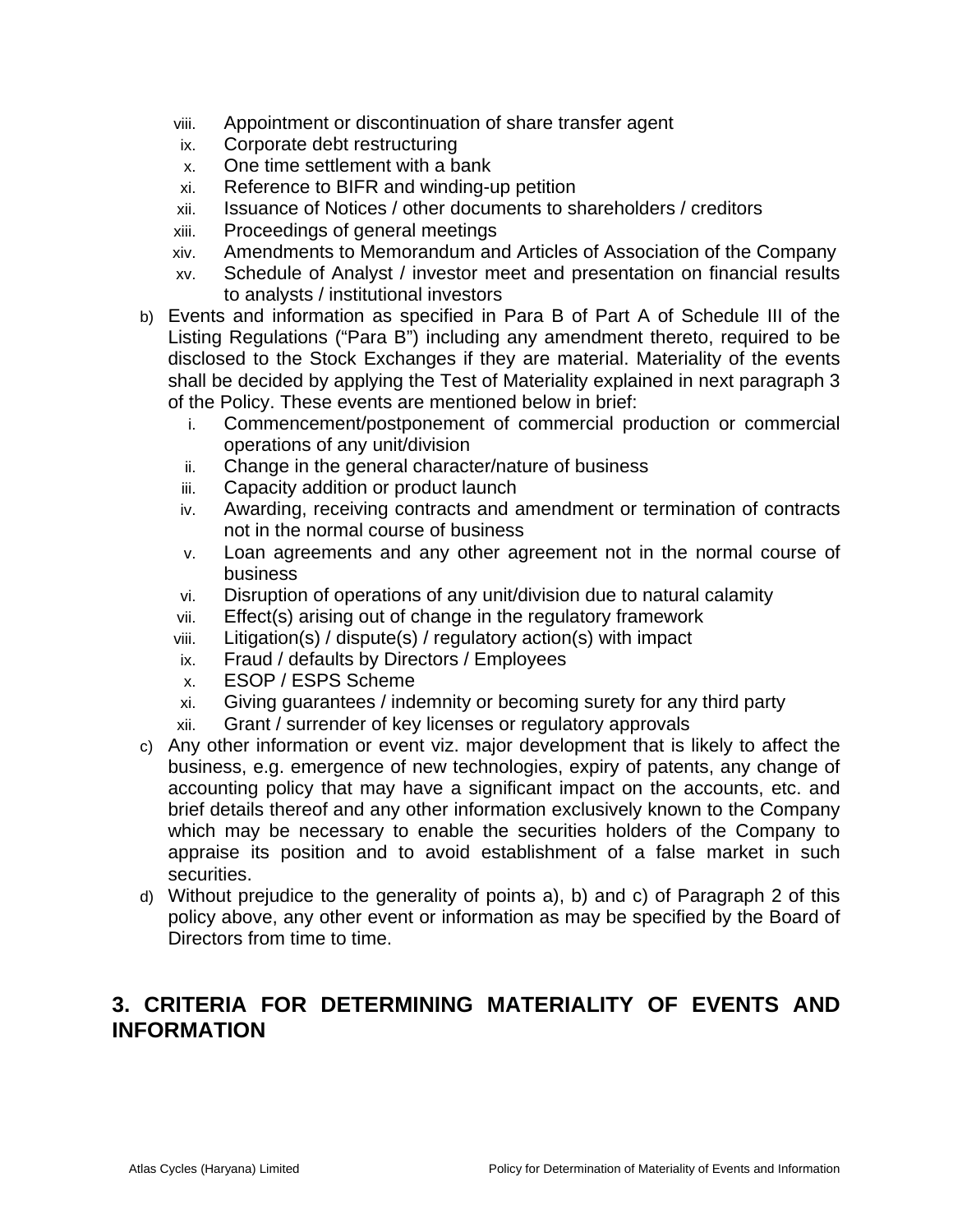The Company shall consider the following criteria for determining materiality of events and information mentioned at paragraph 2(b) above (the "Test of Materiality of Events and Information"):

- a) The omission of an event or information which is likely to result in discontinuity or alteration of event or information already available publicly; or
- b) The omission of an event or information is likely to result in significant market reaction if the said omission came to light at a later date;
- c) Events and information, where the criteria specified in (a) and (b) above are not applicable, shall be considered material for the purpose of disclosure to the stock exchanges where the impact of such event or information is more than 10% of the revenue, Earnings before Interest, Taxes and Depreciation (EBITDA) or capital employed, as applicable. These threshold limits shall be determined on the basis of audited consolidated financial statements of the Company for the preceding financial year.

# **4. GUIDANCE ON OCCURRENCE OF AN EVENT OR INFORMATION**

- a. The occurrence of an event or information shall differ on a case to case basis and would depend on the stage of discussion, negotiation or approval. For example, events like issue of Rights Shares can be said to have occurred on approval of the Board of Directors. Events like declaration of dividend would be deemed to have occurred when the dividend is approved by the Board of Directors and the shareholders. However, considering the price sensitivity involved in events like declaration of dividends, etc., disclosure shall be made on receipt of approval of the Board of Directors, pending Shareholders' approval.
- b. For events and information like natural calamities or disruptions, etc. which do not involve any discussion or approval, the date of occurrence would be the date when the Company becomes aware of such events or information or as soon as the officer of the Company has or ought to have reasonably come into possession of such information in the course of performance of his duties.

The term 'officer' includes any Director or Key Managerial Personnel or any person in accordance with whose directions or instructions the Board of Directors or any one or more Directors is or are accustomed to act and shall also include the promoters of the Company.

# **5. AUTHORITY**

Whole Time Director and Company Secretary of the Company shall be jointly authorized to decide on the materiality of events and information for the purpose of making disclosure to the Stock Exchanges.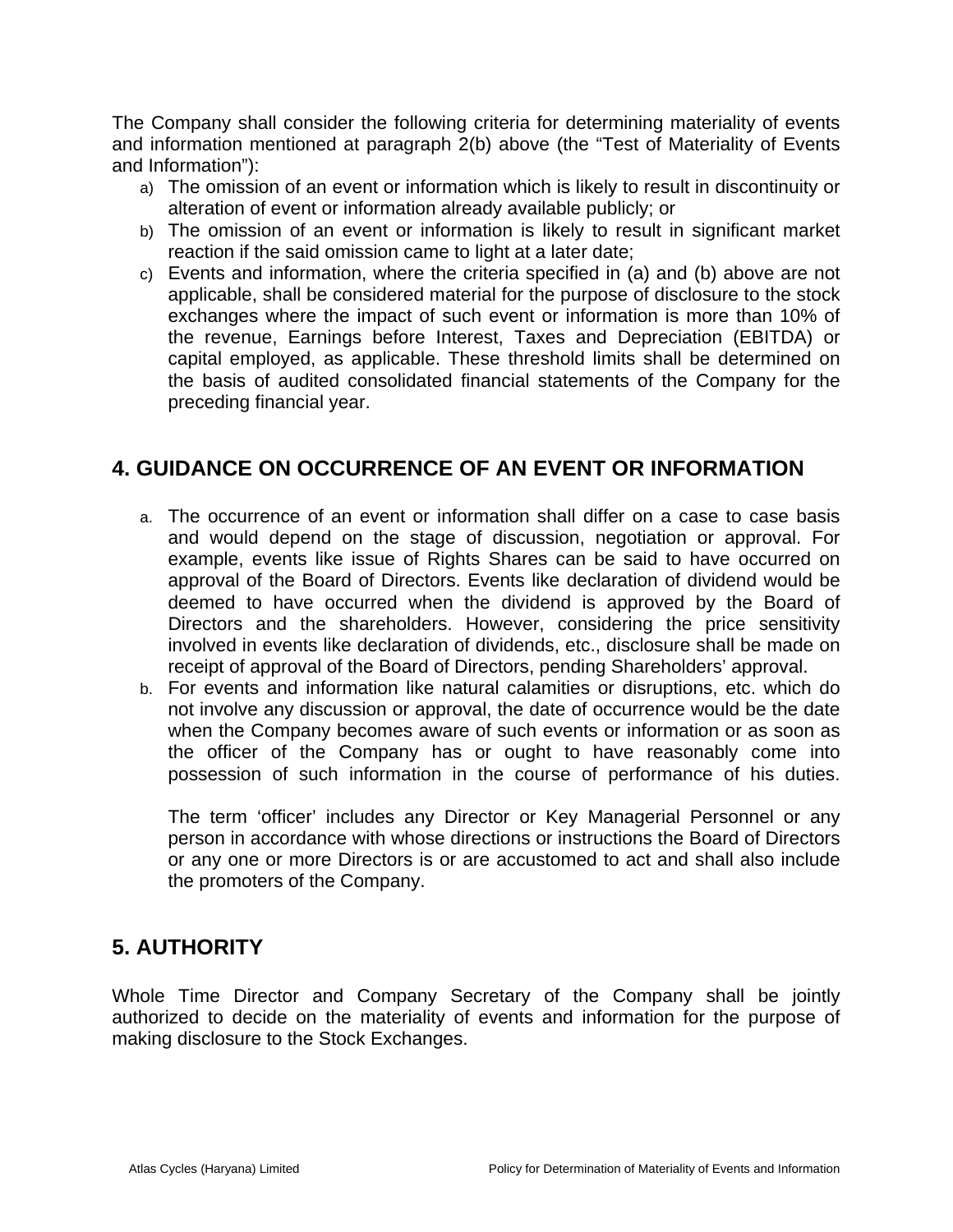Whole Time Director or Company Secretary shall severally decide upon the requirement to respond to any queries raised or requests made by the Stock Exchanges in respect of matters covered under Regulation 30 of the Listing Regulations.

# **6. DISSEMINATION OF INFORMATION**

The Company Secretary in consultation with the Whole Time Director of the Company is authorized for timely disclosure of information as is required under Regulation 30 of the Listing Regulations.

# **7. DISCLOSURES OF MATERIAL EVENTS AND INFORMATION**

- i. The disclosures in respect of events and information specified at paragraph 2(a)(i) above and detailed in Para A shall be made within 30 minutes of the conclusion of the Board meeting in which the respective event or information is approved.
- ii. The events and information other than those specified in "i." above shall be disclosed to the Stock Exchanges as soon as reasonably possible but not later than twenty four hours from the occurrence of event or information. In case the disclosure is made after 24 hours of occurrence of the event or information, the Company shall provide explanation for the delay along with the disclosure.
- iii. The Company shall disclose all further material developments with respect to the disclosures referred to in this Policy on a regular basis, till the event is resolved / closed, with relevant explanations.
- iv. The Company shall also disclose all events and information with respect to its subsidiaries which are material for the Company.
- v. Events and information which have been disclosed to the Stock Exchanges under this Policy shall be placed on the website of the Company and shall be hosted on the website for a minimum period of five years. On expiry of the period of five years, such disclosures shall be dealt with in accordance with the Archival Policy of the Company.

# **8. DISCLOSURE ON WEBSITE**

This Policy shall be disclosed on the Company's website www.atlasbicycles.com.